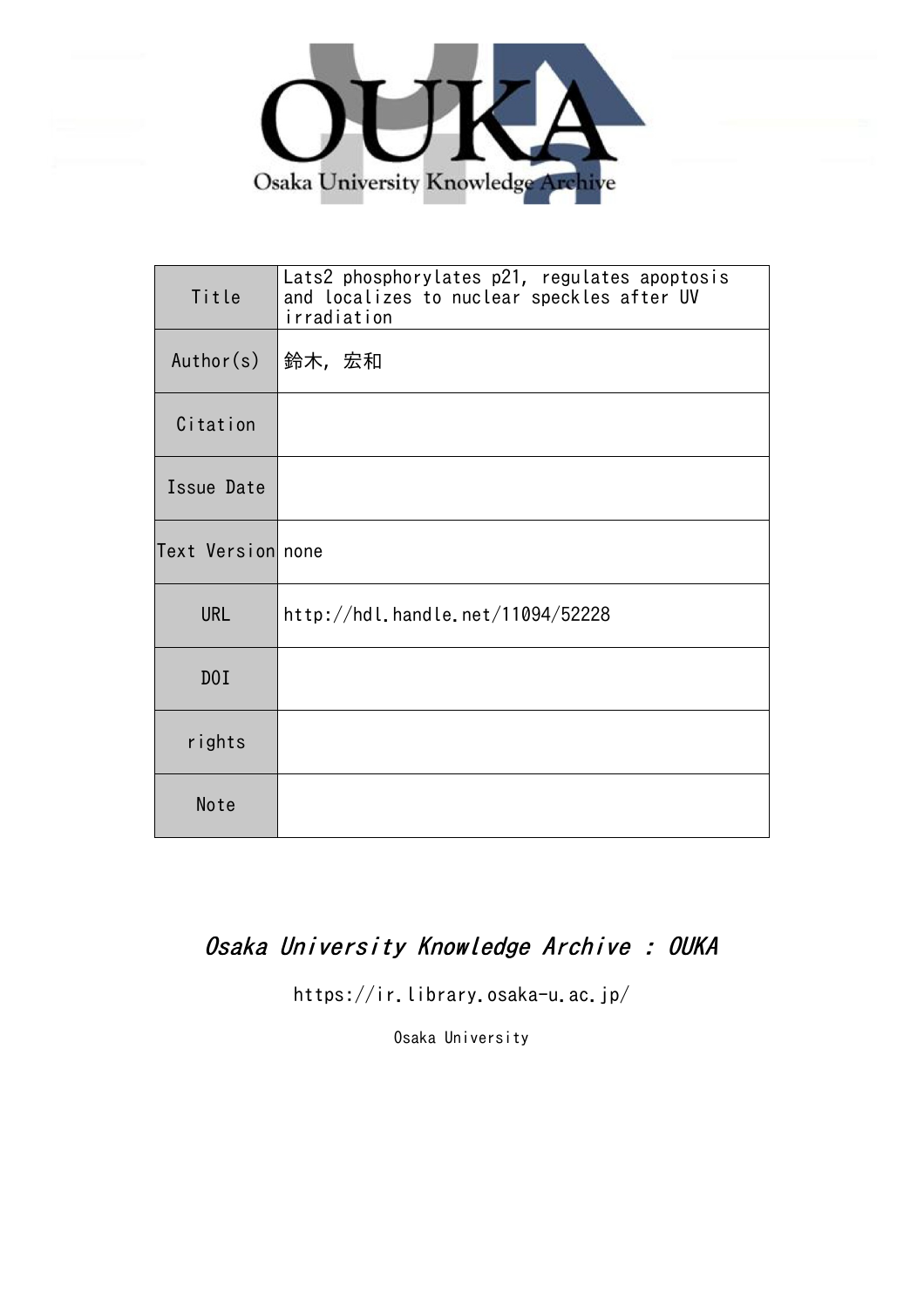**1. 我们的人们就会在这里的人们的人们,我们的人们就会**就是一个人的人们的人们,我们的人们都会不会不会。

## 論 文 内 容 の 要 旨

〔 題 名 〕 Lats2 phosphorylates p21, regulates apoptosis and localize to nuclear speckles after UV irradiation. (Lats2は紫外線照射を受けp21をリン酸化し、アポトーシスを制御し、核ス

ペックルに局在する。)

## 学位申請者 鈴木 宏和

Lats2, a tumor suppressor and central kinase in the Hippo pathway, regulates organ size and cell growth in vertebrates. Lats2 also plays important roles in the ATR-Chk1 pathway after UV radiation. However, the detailed functions in the Lats2 in DNA damage response remain elusive.

Here I show that Lats2 was phosphorylated by Chk1 at S835 in response to UV radiation. Since Lats2-S835 locates at the kinase domain of Lats2, I assume this phosphorylation enhances kinase activity of Lats2. Furthermore, I found that S835 phosophorylated Lats2 localized in nuclear speckles which controls the pre-mRNA splicing. I searched for the relation between Lats2 and p21 upon DNA damage. After UV irradiation, p21 protein levels in cytoplasm decreased rapidly; however, p21 remained markedly higher in cells transfected with Lats2 siRNA. In vitro kinase assay revealed that Lats2 phosphorylated p21 at S146; this phosphorylation is known to destabilize p21.

Surprisingly, S146-phosphorylated p21 also localized to nuclear speckles where p21 was not destabilized after UV irradiation. It was reported that p21 in cytoplasm inhibits apoptosis by binding to caspase. I found that overexpression of Lats2 (Lats2- S835D) in activated state induced apoptosis. Interestingly, p21 degradation and caspase activation was detected in Lats2-S835D expressing cells. Moreover, overexpression of p21 inhibited Lats2-S835D-induced cell death. I propose that S835-phosphorylated Lats2 by Chk1 after UV radiation phosphorylates and activates nearby Lats2. Then, activated Lats2 phosphorylates S146 of p21 leading to degradation of cytoplasmic p21, thereby inducing apoptosis by activation of caspase-3/9.

p53 is stabilized by DNA damage and induces transcription of an apoptosis inhibitor p21, simultaneously with apoptosis-inducing factors. On the other hand, Lats2 is activated by Chk1 and inhibits p21. I believe the function of p53 is to comprehensively regulate apoptosis induced by Lats2. Moreover, I found that Lats2 phosphorylates S183 of PHF6, a zinc finger protein, and S183-phosphorylated PHF6 localized to nuclear speckles. Although PHF6 localized nucleolus before UV irradiation, Lats2 induced translocation of PHF6 from the nucleolus to the nuclear speckle in a phosphorylation dependent manner after UV irradiation. These results suggest that Lats2 has some important functions in the nuclear speckle.